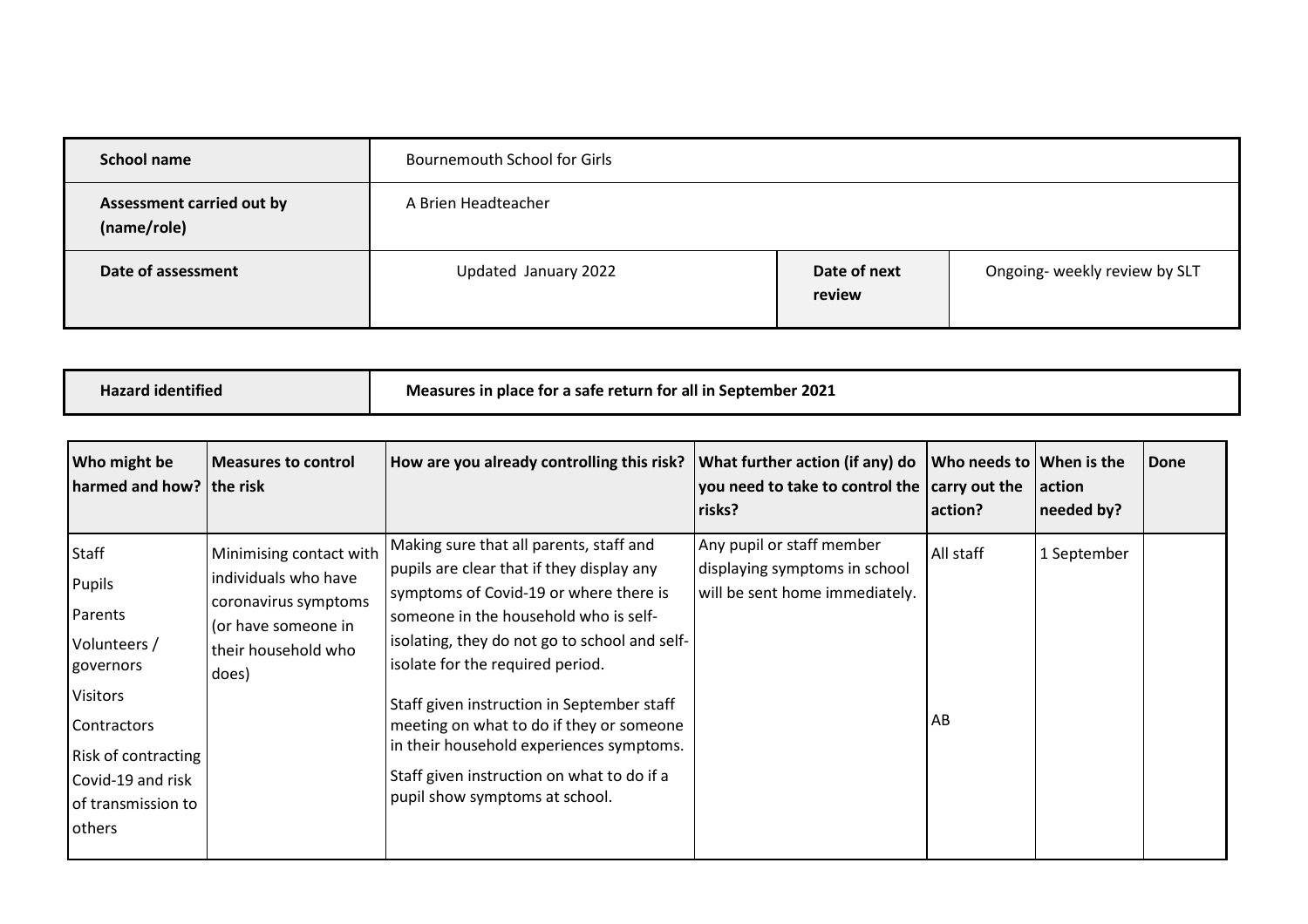| Who might be<br>harmed and how? the risk | <b>Measures to control</b> | How are you already controlling this risk?                                                                                               | What further action (if any) do<br>you need to take to control the<br>risks? | Who needs to When is the<br>carry out the<br>action? | action<br>needed by? | Done |
|------------------------------------------|----------------------------|------------------------------------------------------------------------------------------------------------------------------------------|------------------------------------------------------------------------------|------------------------------------------------------|----------------------|------|
|                                          |                            | Arrangements are in place for the isolation                                                                                              | First aid room used as holding                                               | First aiders                                         |                      |      |
|                                          |                            | of pupils or staff who may develop COVID-                                                                                                | area pending collection by                                                   |                                                      |                      |      |
|                                          |                            | 19 symptoms during the day while                                                                                                         | parents.                                                                     |                                                      |                      |      |
|                                          |                            | arrangements are made for them to leave                                                                                                  |                                                                              |                                                      |                      |      |
|                                          |                            | the premises, and these arrangements                                                                                                     |                                                                              |                                                      |                      |      |
|                                          |                            | have been risk assessed. This will include                                                                                               |                                                                              |                                                      |                      |      |
|                                          |                            | PPE for staff who may need to supervise                                                                                                  |                                                                              |                                                      |                      |      |
|                                          |                            | the pupils while arrangements are made                                                                                                   |                                                                              |                                                      |                      |      |
|                                          |                            | for them to leave the premises.                                                                                                          |                                                                              |                                                      |                      |      |
|                                          |                            | Parents/pupils and other potential visitors<br>informed that they must not enter the<br>school if they are displaying any<br>symptoms.   |                                                                              |                                                      |                      |      |
|                                          |                            | All pupils/ staff asked to take regular<br>twice weekly home tests and report<br>immediately if test is positive.                        |                                                                              |                                                      |                      |      |
|                                          |                            | Testing kits provided to staff and<br>students.                                                                                          |                                                                              |                                                      |                      |      |
|                                          |                            | Staff/pupils will be told they must get<br>tested if they display symptoms of<br>coronavirus or are contacted by NHS Track<br>and Trace. |                                                                              |                                                      |                      |      |
|                                          |                            | Adherence to government guidelines.                                                                                                      |                                                                              |                                                      |                      |      |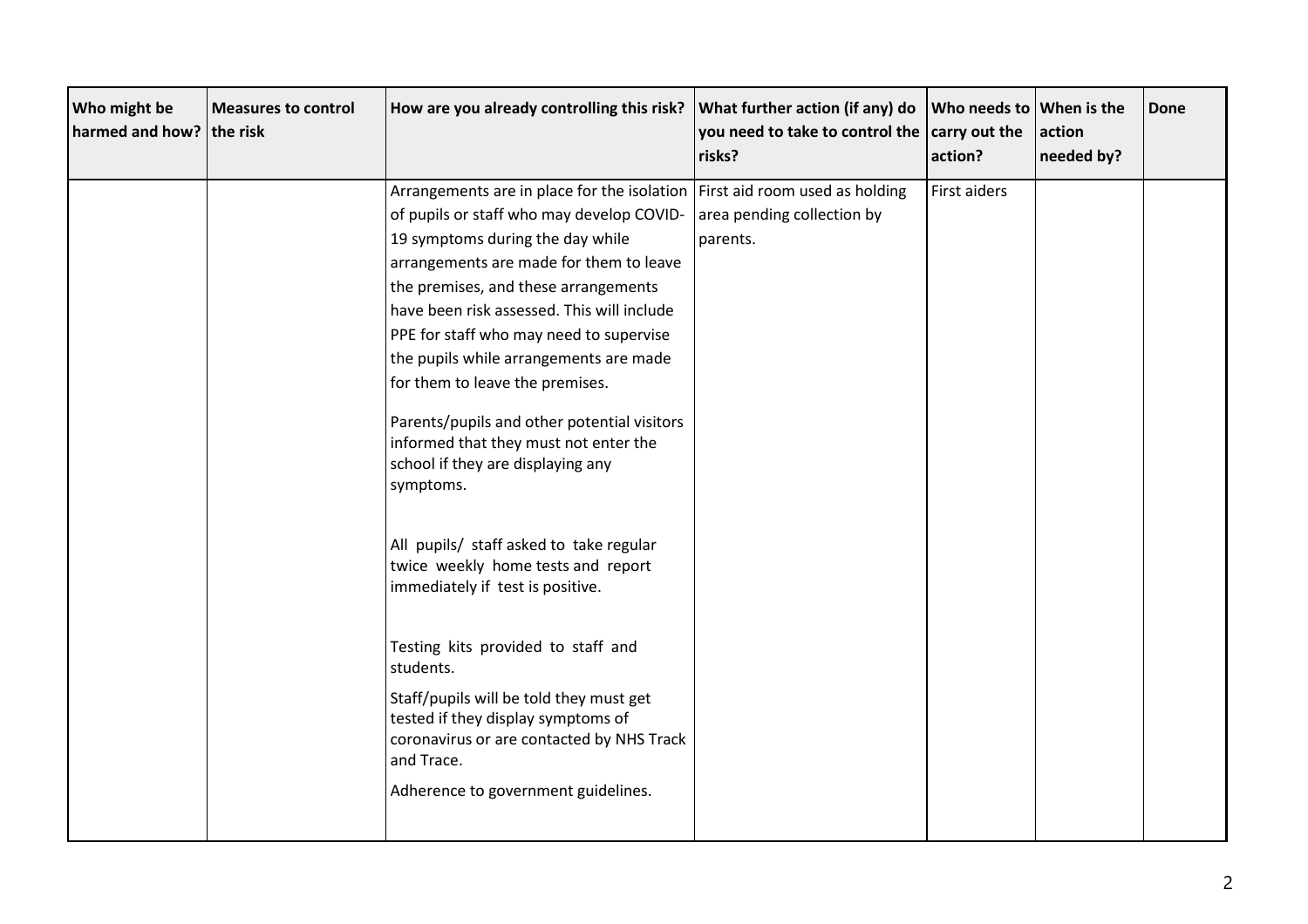| Who might be<br>harmed and how? the risk                                                                                                   | <b>Measures to control</b> | How are you already controlling this risk?                                                                                                                                                                                                                            | What further action (if any) do<br>you need to take to control the $ $ carry out the<br>risks? | Who needs to When is the<br>action? | action<br>needed by? | Done |
|--------------------------------------------------------------------------------------------------------------------------------------------|----------------------------|-----------------------------------------------------------------------------------------------------------------------------------------------------------------------------------------------------------------------------------------------------------------------|------------------------------------------------------------------------------------------------|-------------------------------------|----------------------|------|
| Heightened risk                                                                                                                            |                            | In case of large number of positive cases<br>PHE will be contacted for further advice as<br>to next steps-this may include whole or<br>partial closure of the school.                                                                                                 |                                                                                                |                                     |                      |      |
| for those in<br>vulnerable groups:<br>clinically<br>$\bullet$<br>vulnerable                                                                |                            | A staffing audit will be undertaken to<br>ascertain which staff are unable to come<br>to work to school<br>We will continue to have additional regard                                                                                                                 |                                                                                                | AB                                  | 1 September          |      |
| extremely<br>l e<br>clinically<br>vulnerable<br><b>BAME</b> staff<br>l e<br>and students<br>Those living<br>I۰<br>with shielding<br>family |                            | for members of staff who<br>•are pregnant;<br>• are clinically extremely vulnerable;<br>• are exhibiting symptoms of COVID-19 and<br>are self-isolating;<br>• share a household with someone who is<br>self-isolating with COVID-19 symptoms;<br>• are on sick leave. |                                                                                                | AB                                  |                      |      |
| members                                                                                                                                    |                            | Consideration as to how work patterns<br>may need to be adjusted based on<br>government guidelines or on risk assessed<br>basis.                                                                                                                                      |                                                                                                | AB                                  |                      |      |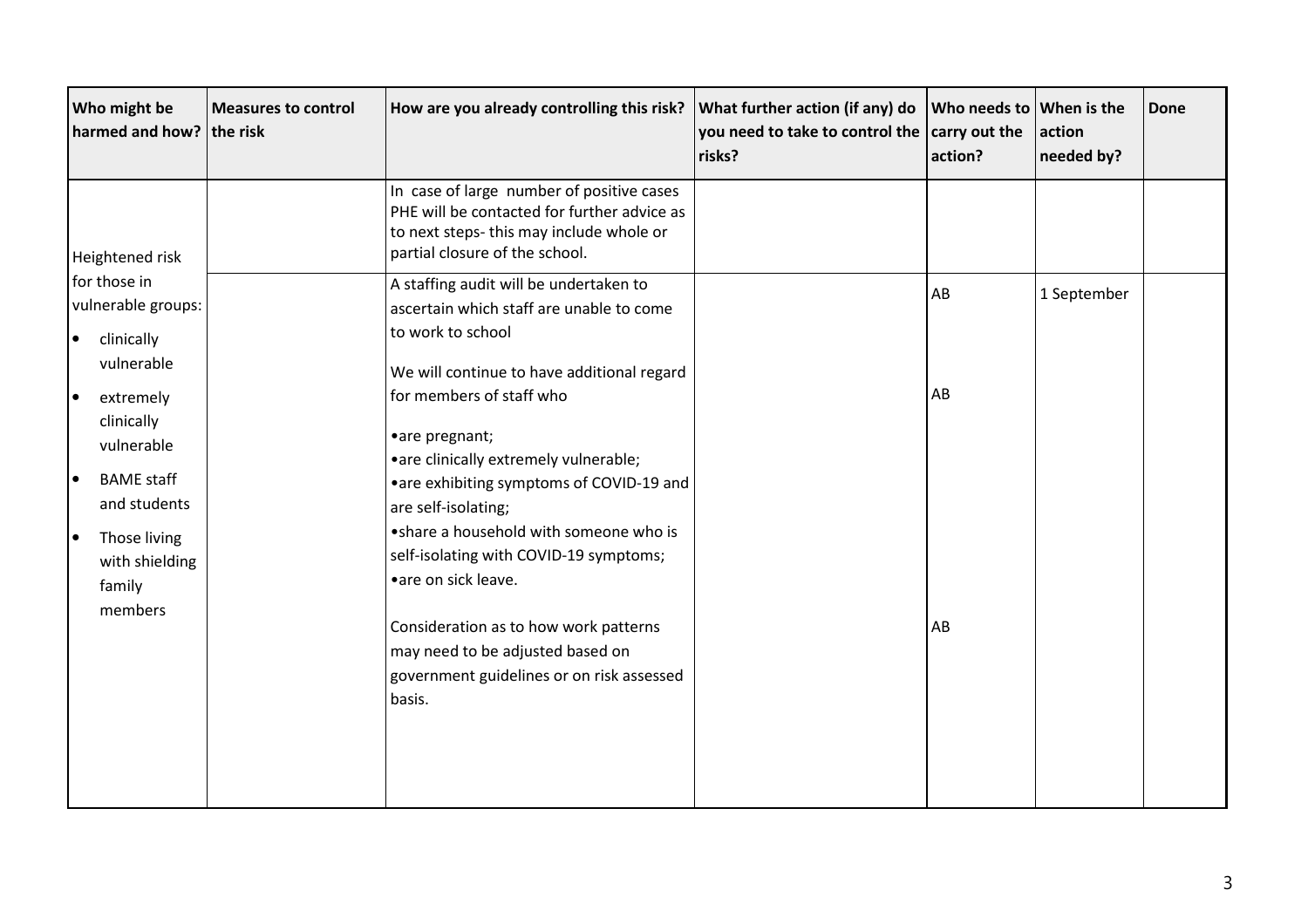| Who might be<br>harmed and how? the risk | <b>Measures to control</b>                                                                                                                                                                        | How are you already controlling this risk?                                                                                                                                                                                                                                                                                                                        | What further action (if any) do<br>you need to take to control the<br>risks?                                                                                          | Who needs to When is the<br>carry out the<br>action? | action<br>needed by? | Done |
|------------------------------------------|---------------------------------------------------------------------------------------------------------------------------------------------------------------------------------------------------|-------------------------------------------------------------------------------------------------------------------------------------------------------------------------------------------------------------------------------------------------------------------------------------------------------------------------------------------------------------------|-----------------------------------------------------------------------------------------------------------------------------------------------------------------------|------------------------------------------------------|----------------------|------|
|                                          | (extremely) clinically<br>vulnerable children and<br>adults:<br>Parents are expected to<br>follow medical advice if<br>their child is in this<br>category.                                        | Staff and parents are required to follow<br>government guidelines.                                                                                                                                                                                                                                                                                                | Individual risk assessments<br>conducted on an 'as required'<br>basis.<br>Reasonable adjustments for<br>disabled workers to be assessed<br>on an 'as required' basis. | <b>ALC</b>                                           | 1 September          |      |
|                                          | <b>BAME staff and pupils</b><br>Parents/staff are<br>expected to follow<br>latest national advice if<br>their child/ they are in<br>this category.                                                |                                                                                                                                                                                                                                                                                                                                                                   | Individual risk assessments<br>conducted on an 'as required'<br>basis in light of latest<br>government advice.                                                        | AB                                                   |                      |      |
|                                          | <b>Hygiene measures</b><br>Increased frequency of<br>hand washing for 20<br>seconds with soap and<br>water (or alcohol hand<br>rub / sanitiser where<br>there is reduced access<br>to handwashing | Briefings for staff on expectations with<br>regard to hygiene measures at school (for<br>staff and pupils on site), including washing<br>hands on arrival, before/after eating and<br>after sneezing/coughing.<br>Provision of hand soap and disposable<br>paper towels instead of hand dryers<br>(where practical) in toilets and regular<br>checking of supply. | Regular reminders about hand<br>washing and social distancing<br>(e.g. posters in prominent<br>positions).                                                            | AB<br>Premises                                       | 1 September          |      |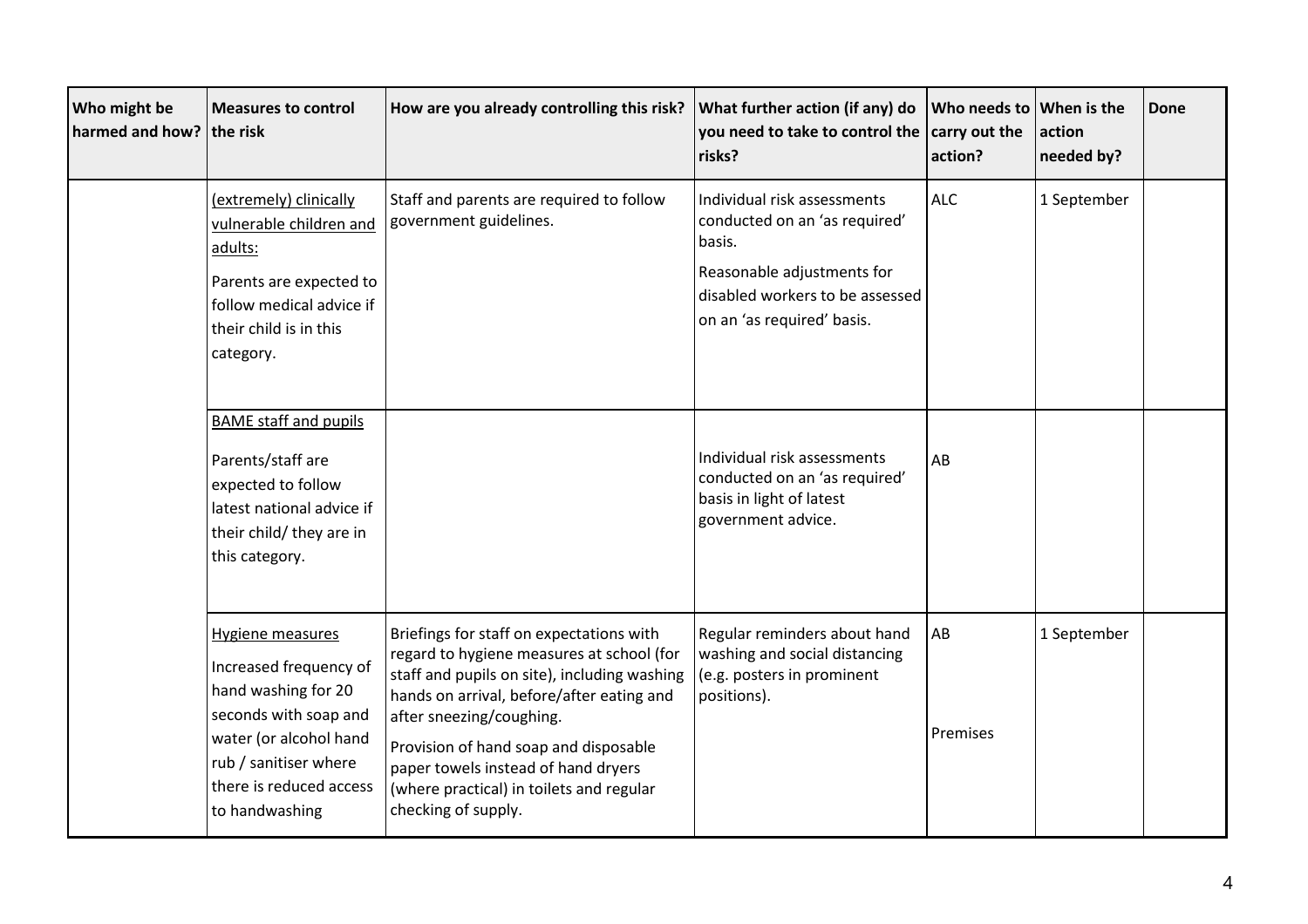| Who might be<br>harmed and how? the risk | <b>Measures to control</b>                                                                        | How are you already controlling this risk?                                                                                                                                                                                                                                                                                                                                                                                                                                           | What further action (if any) do<br>you need to take to control the<br>risks?                                                                                       | Who needs to<br>carry out the<br>action? | When is the<br>action<br>needed by? | Done |
|------------------------------------------|---------------------------------------------------------------------------------------------------|--------------------------------------------------------------------------------------------------------------------------------------------------------------------------------------------------------------------------------------------------------------------------------------------------------------------------------------------------------------------------------------------------------------------------------------------------------------------------------------|--------------------------------------------------------------------------------------------------------------------------------------------------------------------|------------------------------------------|-------------------------------------|------|
|                                          | facilities)<br>Promoting good<br>respiratory hygiene<br>('catch it, bin it, kill it'<br>approach) | Tissues / wipes are available in each<br>classroom and cleaning materials available<br>in every department area.<br>Where a pupil/ member of staff sneezes/<br>coughs they are responsible for<br>immediately wiping down immediate work<br>space.                                                                                                                                                                                                                                   | 20 hand sanitisers have been<br>installed around the school at<br>key points, including all<br>entrances. Additional sanitisers<br>will be installed as necessary. | Premises                                 |                                     |      |
|                                          | <b>Enhanced cleaning</b>                                                                          | Where school closure applies due to<br>COVIID, full recommissioning is<br>undertaken before the return of pupils in<br>accordance with the provisions of the<br>school's Health and Safety arrangements.<br>Cleaning arrangements are increased to<br>include deep cleaning of the premises if<br>they have been occupied within the last<br>five days before wider opening and regular<br>wiping/sanitising of all touchable surfaces,<br>in addition to the normal cleaning of the | Regular checks on cleaning and<br>on cleaning sheets are carried<br>out by identified person on site<br>each day.                                                  | Premises<br>Premises                     | 1 September                         |      |
|                                          |                                                                                                   | premises.<br>Enhanced cleaning protocols are in place.<br>These include:<br>Thorough cleaning of classrooms and<br>communal areas in use at the end of each<br>day;                                                                                                                                                                                                                                                                                                                  | 6 misting units purchased and<br>now in use in practical subject<br>areas.                                                                                         | Premises                                 |                                     |      |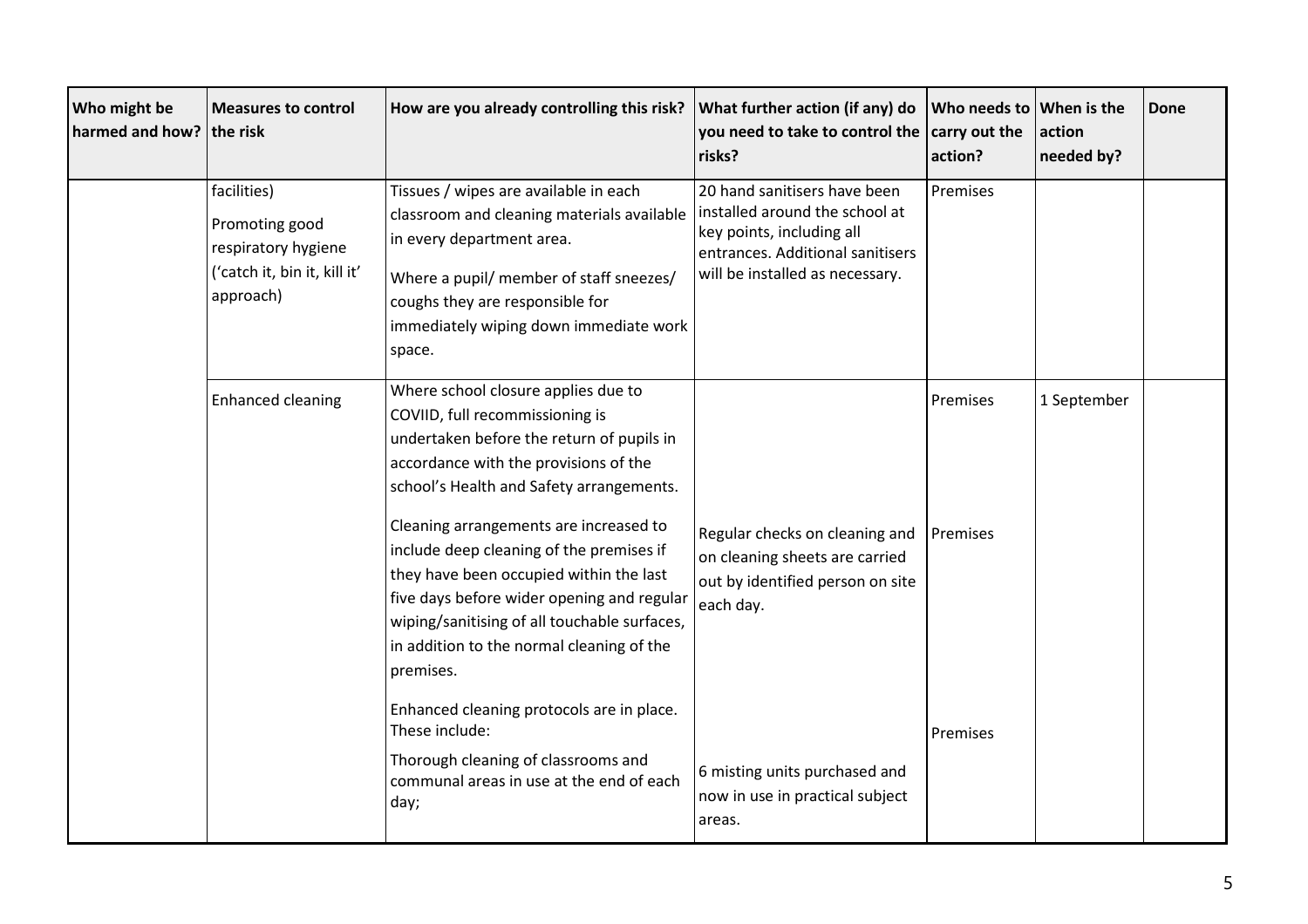| Who might be<br>harmed and how? the risk | <b>Measures to control</b> | How are you already controlling this risk?                                                                                                                                                                                                                                                                                      | What further action (if any) do<br>you need to take to control the $ $ carry out the<br>risks? | Who needs to When is the<br>action? | action<br>needed by? | Done |
|------------------------------------------|----------------------------|---------------------------------------------------------------------------------------------------------------------------------------------------------------------------------------------------------------------------------------------------------------------------------------------------------------------------------|------------------------------------------------------------------------------------------------|-------------------------------------|----------------------|------|
|                                          |                            | Cleaning of frequently touched surfaces<br>often with special attention given to door<br>handles and handrails;<br>Bins for tissues emptied regularly; bins<br>lined with black bin liners;<br>If bin full staff to report it to reception and<br>bin will be emptied immediately;<br>Cleaning of other equipment for practical |                                                                                                |                                     |                      |      |
|                                          |                            | lessons between groups when required;<br>Removal of unnecessary items from<br>learning environments;<br>Supplies of all necessary cleaning and<br>hygiene materials, PPE and other<br>consumables be maintained and<br>replenished;                                                                                             |                                                                                                |                                     |                      |      |
|                                          |                            | Additional protocols, including provision of<br>PPE, will be followed for cleaning any area<br>where a person with possible or confirmed<br>coronavirus has spent time;<br>IT equipment ie keyboard and mouse<br>wiped down by user after finishing use,<br>where shared use applies.                                           |                                                                                                |                                     |                      |      |
|                                          | Maximising ventilation     | Windows opened and doors propped open<br>where safe to do so to encourage natural<br>ventilation (bearing in mind fire safety and<br>safeguarding considerations).                                                                                                                                                              |                                                                                                | All                                 | Ongoing              |      |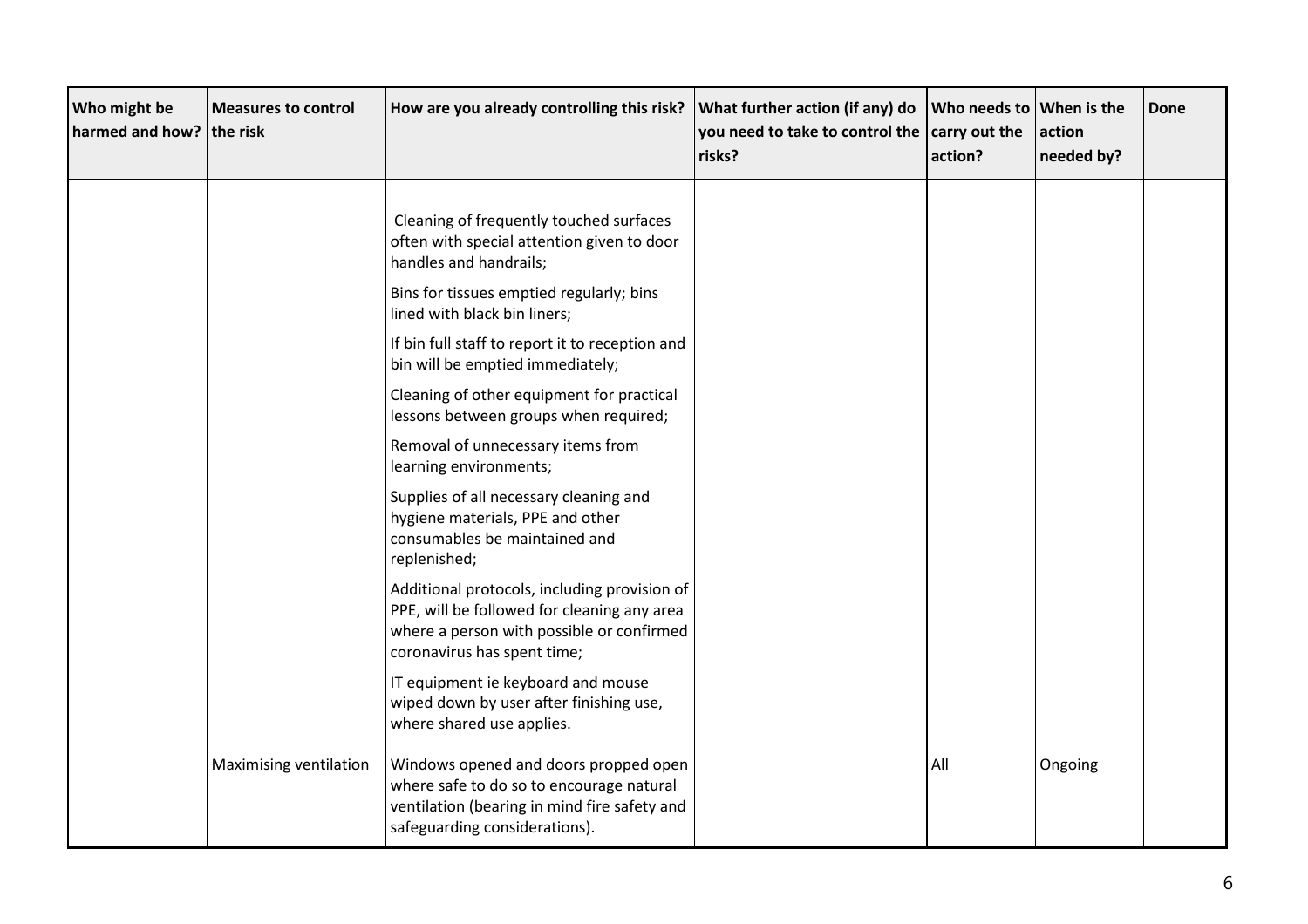| Who might be<br>harmed and how? the risk | <b>Measures to control</b> | How are you already controlling this risk?                                                                                                                      | What further action (if any) do<br>you need to take to control the<br>risks? | Who needs to<br>carry out the<br>action? | When is the<br>action<br>needed by? | <b>Done</b> |
|------------------------------------------|----------------------------|-----------------------------------------------------------------------------------------------------------------------------------------------------------------|------------------------------------------------------------------------------|------------------------------------------|-------------------------------------|-------------|
|                                          |                            | Air-conditioning units in IT rooms switched<br>off.<br>Installation of Co2 detectors.                                                                           |                                                                              |                                          |                                     |             |
|                                          | In the classroom           | Clear seating plans will be maintained in<br>every classroom.                                                                                                   |                                                                              | <b>SLT</b>                               | Ongoing                             |             |
|                                          |                            | Enhanced staff duty rotas.<br>Benching in A corridor has been removed<br>to provide for wider corridor space.                                                   |                                                                              |                                          |                                     |             |
|                                          |                            | Signage to maintain social distancing is<br>placed on entry and around the building,<br>including clear information about who<br>uses each room.                |                                                                              |                                          |                                     |             |
|                                          |                            | Arrangements put in place in library re<br>lending/ borrowing of books taking due<br>regard to latest professional association<br>guidance.                     |                                                                              |                                          |                                     |             |
|                                          |                            | Where practical work takes place, it will be<br>under carefully controlled conditions in<br>accordance with latest government/<br>subject association guidance. |                                                                              | All staff                                |                                     |             |
|                                          |                            | The behaviour policy has been reviewed to<br>take into account COVID-19, to include<br>exclusion for pupils who deliberately put                                |                                                                              | <b>SLT</b>                               |                                     |             |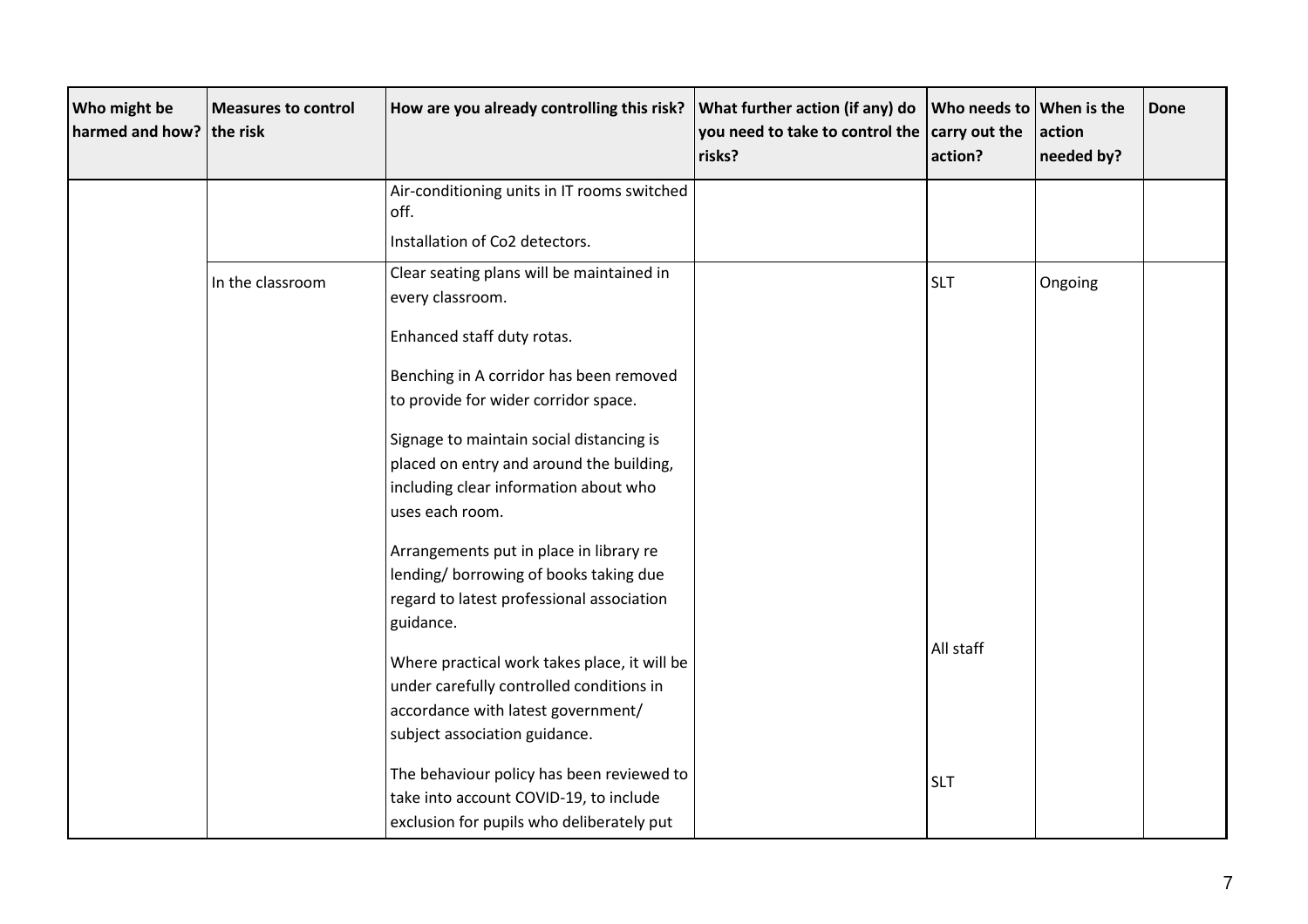| Who might be<br>harmed and how? the risk | <b>Measures to control</b>                                                       | How are you already controlling this risk?                                                                                                                                                                                                                                                                                                            | What further action (if any) do<br>you need to take to control the<br>risks? | Who needs to<br>carry out the<br>action? | <b>When</b> is the<br>action<br>needed by? | Done |
|------------------------------------------|----------------------------------------------------------------------------------|-------------------------------------------------------------------------------------------------------------------------------------------------------------------------------------------------------------------------------------------------------------------------------------------------------------------------------------------------------|------------------------------------------------------------------------------|------------------------------------------|--------------------------------------------|------|
|                                          |                                                                                  | others at risk (e.g. coughing, or spitting at<br>others) and pupils who will not (as<br>opposed to cannot) comply with social<br>distancing.                                                                                                                                                                                                          |                                                                              |                                          |                                            |      |
|                                          |                                                                                  | Queuing arrangements outside practical<br>rooms reviewed to avoid overcrowding in<br>corridors between lessons.                                                                                                                                                                                                                                       |                                                                              | All staff                                |                                            |      |
|                                          | PPE<br>Normal supply of (non-<br>coronavirus related)<br>PPE will be maintained. | A supply of face masks, gloves, aprons and<br>eye protection will be maintained for use<br>as necessary in personal care situations<br>where contact is required, e.g. intimate<br>care needs, provision of first aid or if a<br>child becomes unwell with symptoms of<br>coronavirus at school and requires<br>personal care until they return home. |                                                                              |                                          | 1 September                                |      |
|                                          |                                                                                  | Additional training needs on the use of<br>PPE have been identified with individual<br>staff and training is scheduled to take<br>place.                                                                                                                                                                                                              |                                                                              |                                          |                                            |      |
|                                          |                                                                                  | Personal protective equipment (PPE)<br>provisions for staff.                                                                                                                                                                                                                                                                                          |                                                                              |                                          |                                            |      |
|                                          |                                                                                  | PPE will be available to those staff who<br>require it, for example first aiders and<br>cleaning and caretaking staff, including<br>gloves, aprons, masks and visors.                                                                                                                                                                                 |                                                                              |                                          |                                            |      |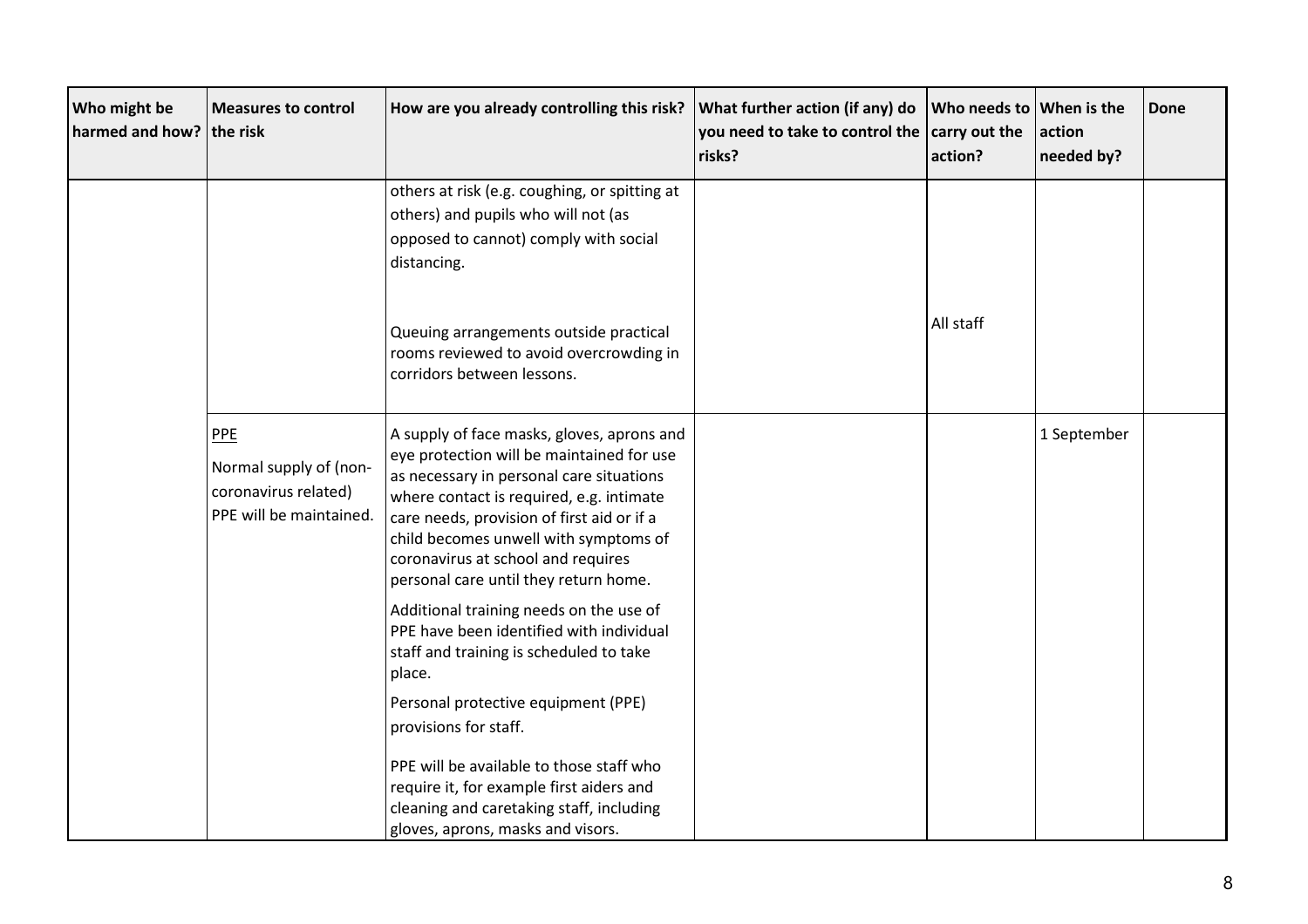| Who might be<br>harmed and how? the risk | <b>Measures to control</b>                                                                        | How are you already controlling this risk?                                                                                                                                                                                                                                                                                                                                                                                                                                                                                                                                                                                 | What further action (if any) do<br>you need to take to control the<br>risks? | Who needs to<br>carry out the<br>action? | <b>When</b> is the<br>action<br>needed by? | Done |
|------------------------------------------|---------------------------------------------------------------------------------------------------|----------------------------------------------------------------------------------------------------------------------------------------------------------------------------------------------------------------------------------------------------------------------------------------------------------------------------------------------------------------------------------------------------------------------------------------------------------------------------------------------------------------------------------------------------------------------------------------------------------------------------|------------------------------------------------------------------------------|------------------------------------------|--------------------------------------------|------|
|                                          | Testing programmes<br>implemented for both<br>pupils and staff when<br>requested by<br>government | We will follow latest guidance on the<br>wearing of face coverings; if required we<br>will ask pupils and staff to wear face<br>coverings during lesson changeover and in<br>busy communal areas eg lunch queue and<br>also in classrooms where appropriate<br>social distancing cannot be maintained.<br>Wearing of face coverings and exemptions<br>to this will follow national guidelines and<br>be dealt with sensitively.<br>Staff have access at all times to hot water<br>and soap for hand washing.<br>All pupils asked to test twice weekly at<br>home. Staff will have home testing<br>opportunity twice a week |                                                                              | DSS/SLT                                  |                                            |      |
|                                          | Reducing face-to-face<br>contact between staff<br>and between staff and<br>visitors               | Face-to-face meetings between staff and<br>between staff and visitors are to be<br>avoided where possible in favour of<br>audio/video conferencing.<br>Any face-to-face meetings on site observe<br>the 2-metre distancing rule.<br>Only essential visitors are allowed on site.<br>Visitor protocol to be observed at all<br>times, including hand washing or provision                                                                                                                                                                                                                                                   |                                                                              | All                                      | 1 September                                |      |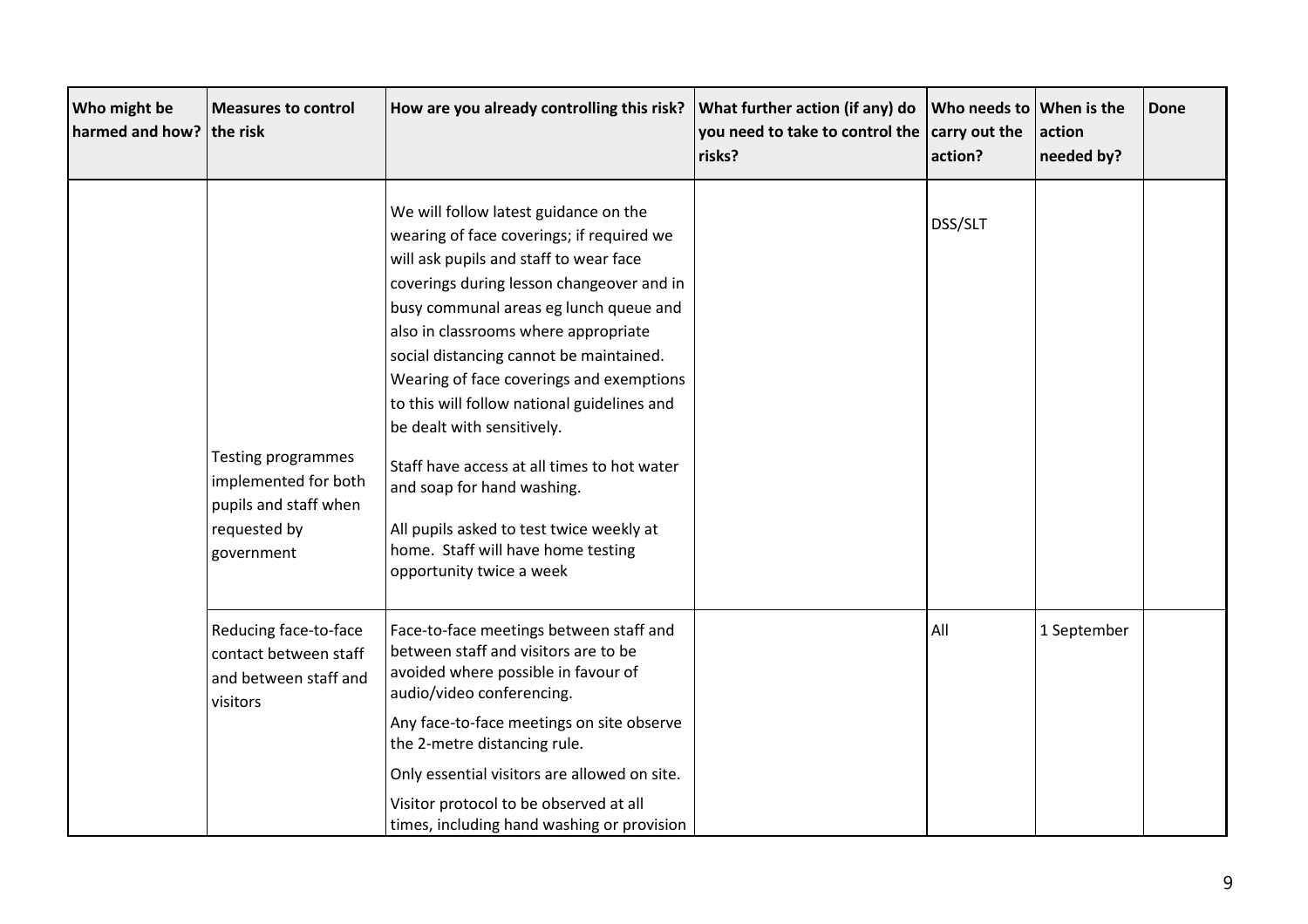| Who might be<br>harmed and how? the risk | <b>Measures to control</b>                | How are you already controlling this risk?                                                                                                                                   | What further action (if any) do<br>you need to take to control the<br>risks? | Who needs to<br>carry out the<br>action? | <b>When is the</b><br>action<br>needed by? | Done |
|------------------------------------------|-------------------------------------------|------------------------------------------------------------------------------------------------------------------------------------------------------------------------------|------------------------------------------------------------------------------|------------------------------------------|--------------------------------------------|------|
|                                          |                                           | of sanitiser on arrival.                                                                                                                                                     |                                                                              |                                          |                                            |      |
|                                          |                                           | Contractor visits are scheduled outside<br>school hours where possible. Clear signage<br>and measures in place to keep contractors<br>separate from school staff and pupils. |                                                                              |                                          |                                            |      |
|                                          | Social distancing in<br>school office and | Virtual alternative to open day in place as<br>required.                                                                                                                     | Alternative virtual                                                          |                                          |                                            |      |
|                                          |                                           | Parents subject evenings to be carried out<br>online.                                                                                                                        | arrangements in place.                                                       |                                          |                                            |      |
|                                          |                                           | Accommodation for staff has been<br>reviewed.                                                                                                                                |                                                                              | <b>SLT</b>                               | 1 September                                |      |
|                                          | communal spaces                           | Office accommodation has been reviewed<br>and the use of Perspex dividers where<br>needed has been implemented.                                                              |                                                                              |                                          |                                            |      |
|                                          |                                           | Staff room and work room<br>accommodation has been reviewed to<br>enable social distancing where possible.                                                                   |                                                                              |                                          |                                            |      |
|                                          |                                           | Staff work back-to-back or side-to-side<br>(rather than face-to-face) if 1m+ distance<br>is not possible and dividing screens<br>installed.                                  |                                                                              |                                          |                                            |      |
|                                          |                                           | Staff required not to share workstations,<br>telephones, radios or other equipment<br>unless properly sanitised between users.                                               |                                                                              |                                          |                                            |      |
|                                          |                                           | Reception staff instructed on how to deal                                                                                                                                    |                                                                              |                                          |                                            |      |